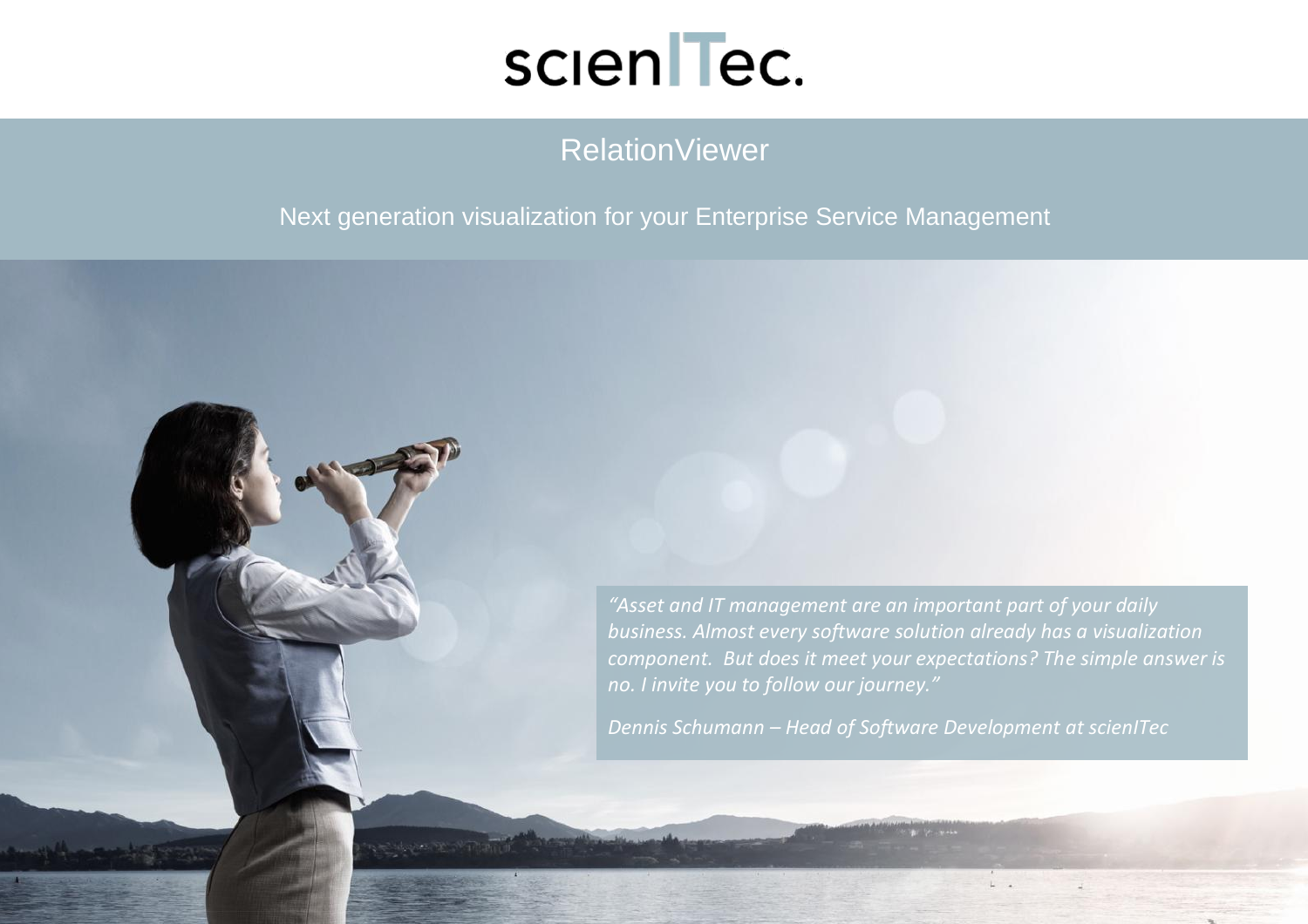#### **The Real Challenge**

In growing IT infrastructures including Cloud, many systems are often used for different disciplines: Service management tools, ERP, logistics and CRM and production control systems are rarely operated on a uniform platform. The data collected and processed in the systems can often only be complexly merged in data warehouse solutions and are rarely available in real time. In addition, insular solutions make it difficult to take a holistic view of the data relevant for business processes.

From the point of view of service management processes, valuable information for impact analysis and risk assessments is also often found in different tools. This leads to media breaks and prevents a holistic assessment of the facts.



#### **The Solution**

The scienITec RelationViewer visualizes data and its connections from different data sources in real time. Seamless integration with leading service management tools such as IBM Maximo, USU Valuemation or ServiceNow results in a fantastic user experience. Different views, in 2D and 3D, provide you with insightful information about correlations between your data and supports you, among other things, in the resolution of incidents, planning and risk assessment of change requests and enables you to operate your business services as efficiently in an efficient way.

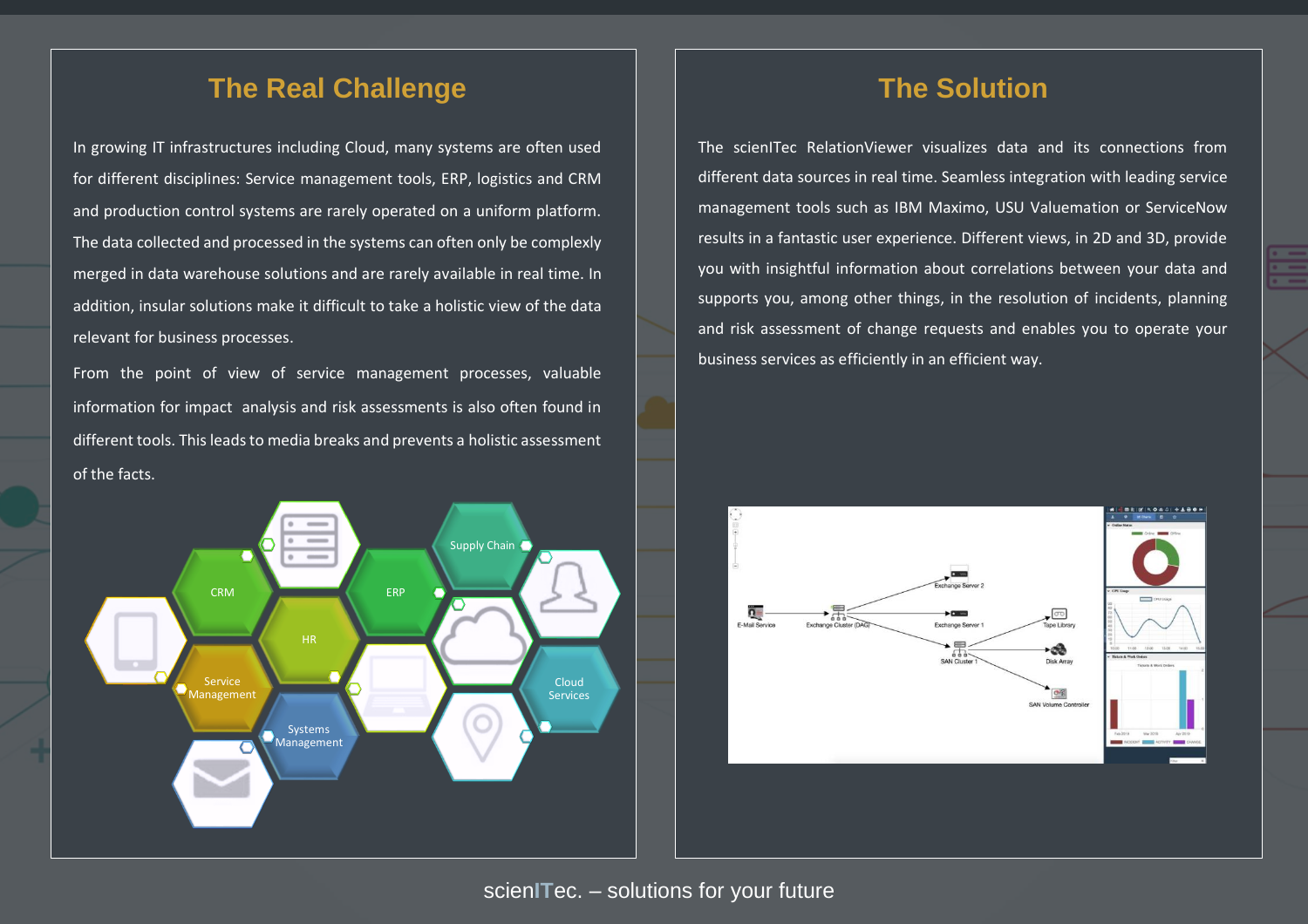## **Global Dashboard**

Your user dashboard allows quick access to stored queries as well as a global search across all data sources.





### **Keep Track of Events**

Your personal calendar allows you to track historical events associated with the graph at a glance. With one click, you can see what the graph looked like at the time of the event (rewind function). This enables you to react directly to changes, to learn from the past and thus to be able to detect or avoid disturbances at an early stage.

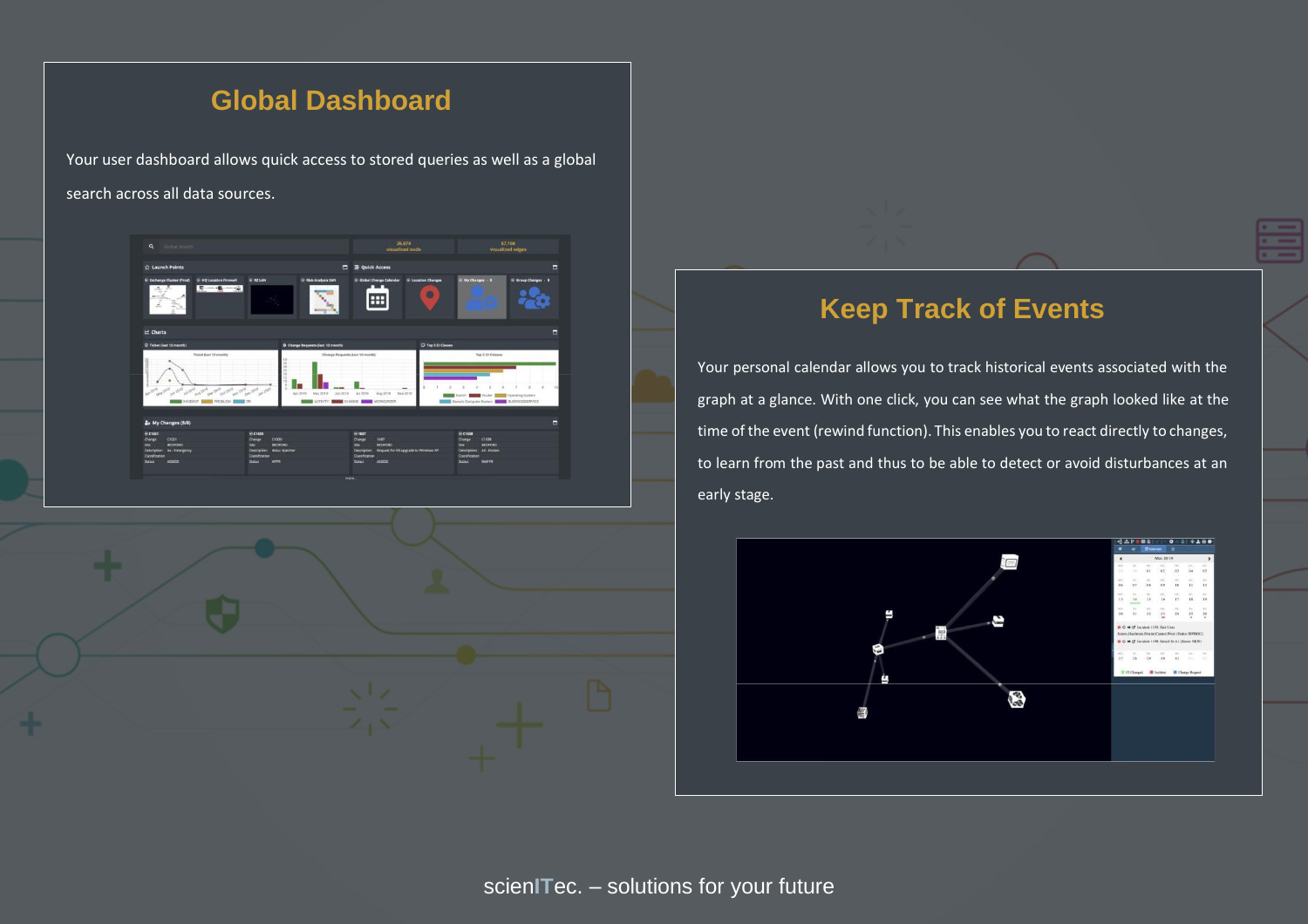## **Risk Estimation**

By providing and easily visualizing and explaining analytical metrics, impacts and risks can be assessed quickly and robustly. This allows you to make an objective and reasoned assessment of the facts.





### **Time-related Data**

With the help of an event calendar, you can keep track of time-based events in your organization. This is especially necessary if planned events are in different systems, e.g. maintenance windows, change requests, etc.